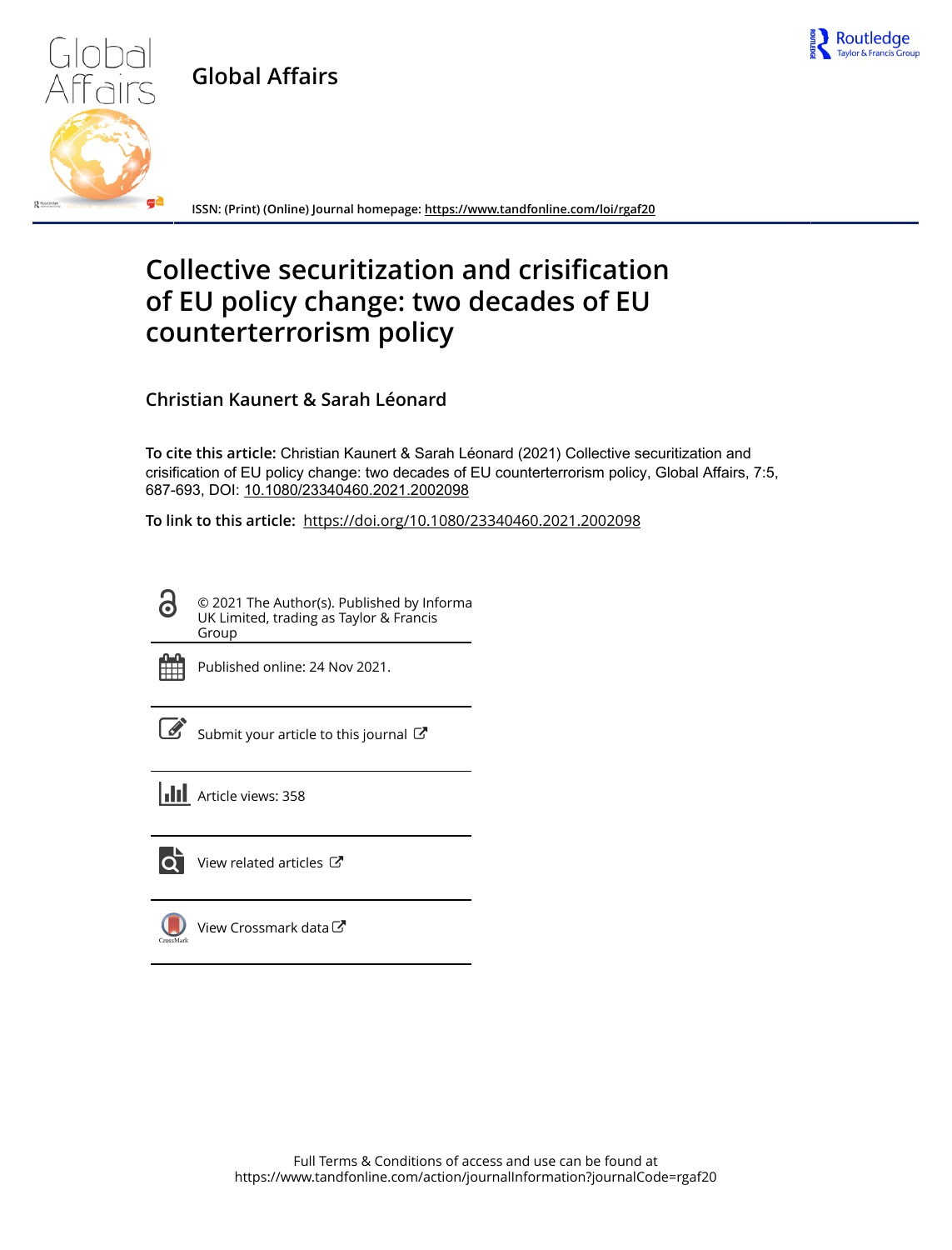**a** OPEN ACCESS **a** Check for updates

Routledge Tavlor & Francis Group

## Collective securitization and crisification of EU policy change: two decades of EU counterterrorism policy

Christian Kaunert<sup>a,b</sup> and Sarah Léonard  $\mathbf{C}^{\mathsf{C}}$ 

<sup>a</sup>School of Law and Government, Dublin City University, Dublin, Ireland; <sup>b</sup>International Centre for Policing and Security, University of South Wales, Pontypridd, UK; <sup>c</sup>Department of Social Sciences, University of the West of England, Bristol, UK

#### ABSTRACT

One of the founding fathers of the European Union (EU) was very correct in suggesting that people would only recognize the necessity of change once a crisis was upon them, as the "war on terror" would show. The EU, as this special issue shows, joined in this "war on terror", whereby it collectively securitized the threat to become a European, rather than a national security threat – a European "war on terror". It aims to assess the collective securitization process in EU counterterrorism, evaluating this as a process between a construction of security threats and the development of supranational governance through crisification. It posits that EU counterterrorism needs to be analysed as a process driven by collective securitization as part of an ongoing process of crisification that leads to increased supranational governance.

**KEYWORDS** 

EU counterterrorism; collective securitization; crisification; European Union; supranational governance

#### Introduction

<span id="page-1-0"></span>People only accept change when they are faced with necessity, and only recognize necessity when a crisis is upon them. (Jean Monnet, [2019](#page-7-0))

<span id="page-1-2"></span><span id="page-1-1"></span>One of the founding fathers of the European Union (EU) was very correct in suggesting that people would only recognize the necessity of change once a crisis was upon them, as the "war on terror" would show. The EU, as this special issue shows, joined in this "war on terror", whereby it collectively securitized the threat to become a European, rather than a national security threat – a European "war on terror" (Kaunert & Léonard, [2019](#page-7-1)). European countries are no strangers to terrorism; several European states have been victims of terrorism in the past, and many remain possible targets today (Kaunert, Léonard, & Pawlak, [2012](#page-7-2)). Between them, European countries have diverse experiences of terrorism, ranging from left-wing and right-wing terrorism in Germany and Italy respectively, through British and Spanish experiences of separatist terrorism and the forms of Islamist terrorism encountered by France in the 1990s, to Islamist terrorism today, which is generally considered to be the greatest terrorist threat currently facing many European countries. The Treaty on European Union stipulates that one

© 2021 The Author(s). Published by Informa UK Limited, trading as Taylor & Francis Group

CONTACT Christian Kaunert a [christian.kaunert@dcu.ie,](mailto:christian.kaunert@dcu.ie) [christian.kaunert@southwales.ac.uk](mailto:christian.kaunert@southwales.ac.uk)

This is an Open Access article distributed under the terms of the Creative Commons Attribution-NonCommercial-NoDerivatives License ([http://creativecommons.org/licenses/by-nc-nd/4.0/\)](http://creativecommons.org/licenses/by-nc-nd/4.0/), which permits non-commercial re-use, distribution, and reproduction in any medium, provided the original work is properly cited, and is not altered, transformed, or built upon in any way.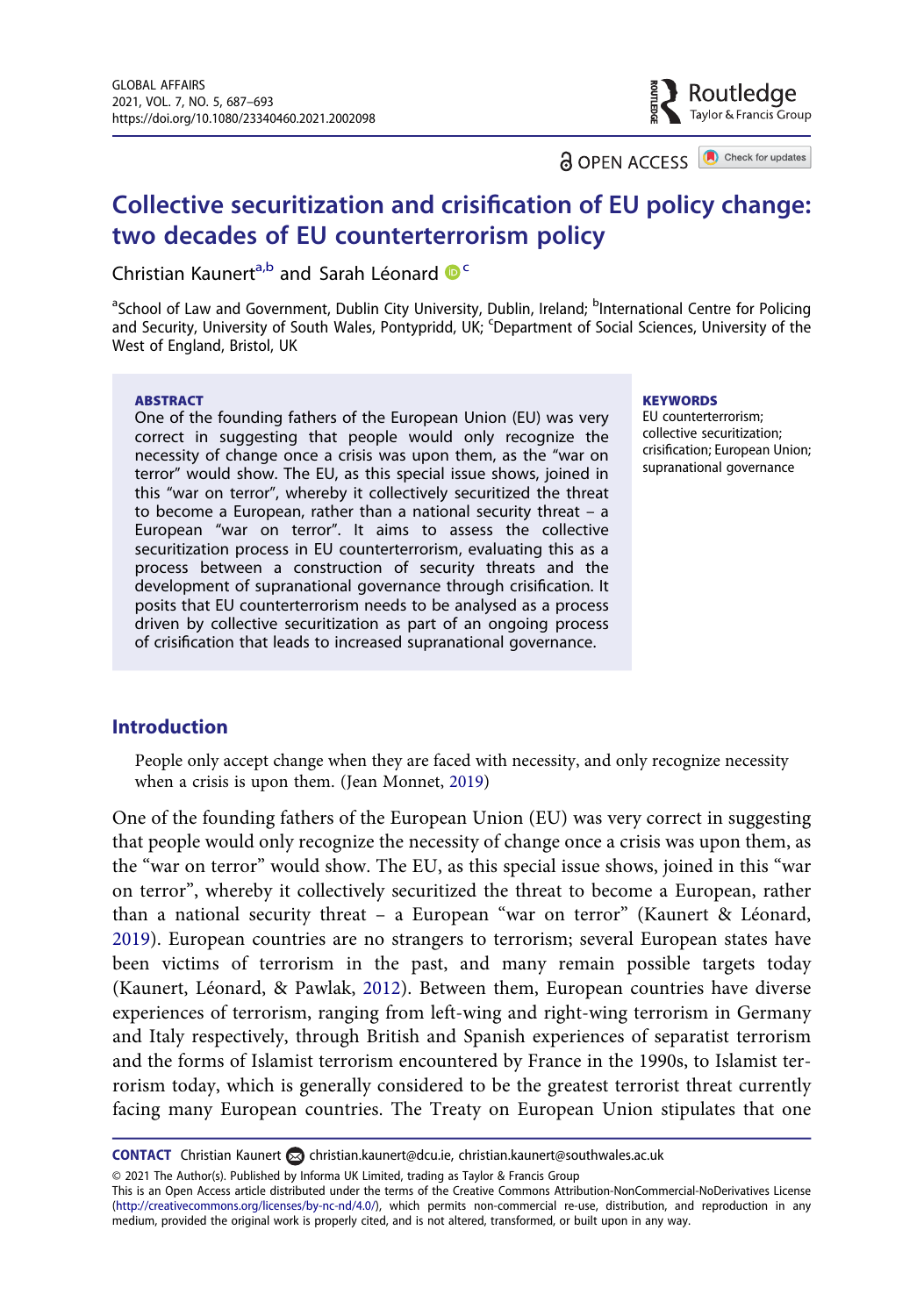of the key objectives of the EU is to provide citizens with a high level of safety within an area of freedom, security and justice (Kaunert, [2010a,](#page-7-3) [2010b](#page-7-4), [2010c](#page-7-5)). Yet, when it comes to the measures taken to combat terrorism, has the EU lived up to this promise thus far? Until 9/11, the EU was almost completely excluded from counterterrorism activities, which remained almost the sole preserve of the member states. However, the attacks on the US proved to be a turning point for the EU as it reacted with impressive speed and decisiveness, including emergency meetings between the member states and the EU institutions; opening itself up to counterterrorism co-operation with the US; a plan of action for combating terrorism outlining a number of areas where the EU could act; and a "month of transformation" where the EU prioritized efforts to combat terrorism (Bossong, [2013](#page-7-6); Kaunert, [2010a,](#page-7-3) [2010b,](#page-7-4) [2010c](#page-7-5)). Hence, international terrorism has proved to be of great importance in catalyzing the development of measures agreed before 9/11 and has transformed the governance of the EU (Argomaniz, [2009](#page-6-0), [2011;](#page-6-1) Bossong, [2013](#page-7-6); Bures, [2011;](#page-7-7) Kaunert, [2010c](#page-7-5)). Consequently, the EU is of much greater significance as a counterterrorism actor in 2021 than it was in 2001.

<span id="page-2-4"></span><span id="page-2-1"></span><span id="page-2-0"></span>This special issue represents the first attempt to evaluate the first two decades of the EU counterterrorism policy. It aims to assess the collective securitization process in EU counterterrorism, evaluating this as a process between a construction of security threats and the development of supranational governance through crisification (Rhinard, [2019](#page-7-8)). Compared to the lack of shared perception of the terrorist threat and the virtual absence of counterterrorism cooperation amongst European states in the 1970s and 1980s, the existence of EU-wide debates, legislative instruments and practical cooperation nowadays is particularly remarkable. This special issue explores this change and seeks to explain it by drawing upon the concept of "collective securitization" (Kaunert & Léonard, [2019](#page-7-1)). It posits that EU counterterrorism needs to be analysed as a process driven by collective securitization as part of an ongoing process of crisification that leads to increased supranational governance.

<span id="page-2-5"></span>The special issue follows Rhinard [\(2019](#page-7-8)) to show how a succession of crises has had a deep-seated impact on the EU. Traditional methods of producing "collective EU decisions now share space with crisis-oriented methods present in everyday policymaking" (Rhinard, [2019](#page-7-8)). Virtually all EU policy domains feature tools and procedures for scanning the horizon for potential disturbances, early-warning systems for possible threats and risks, special protocols for alerting political actors when a threat emerges and decision-making via abbreviated procedures. These changes amount to a kind of crisisification of European policy-making – a change in the nature of the processes by which collective decisions are made – and have significant implications for how we understand those processes and European cooperation more generally. The analysis here thus marries the traditional EU literature on policy-making dynamics with critical security studies to shed extra analytical light on these developments.

<span id="page-2-3"></span><span id="page-2-2"></span>The concept of "securitization" was initially developed by Ole Wæver to make a major contribution to the so-called "widening-deepening" debate in security studies, which had begun in the 1980s and intensified with the end of the Cold War. However, what is striking is that, even when Buzan and Wæver considered regions, their work remained firmly focused on states, their patterns of amity and enmity, as well as the distribution of power amongst them and the role of global powers (Buzan & Waever, [2009;](#page-7-9) Buzan & Wæver, [2003](#page-7-10); Buzan, Wæver, & de Wilde, [1998\)](#page-7-11). The first scholars to address this gap in the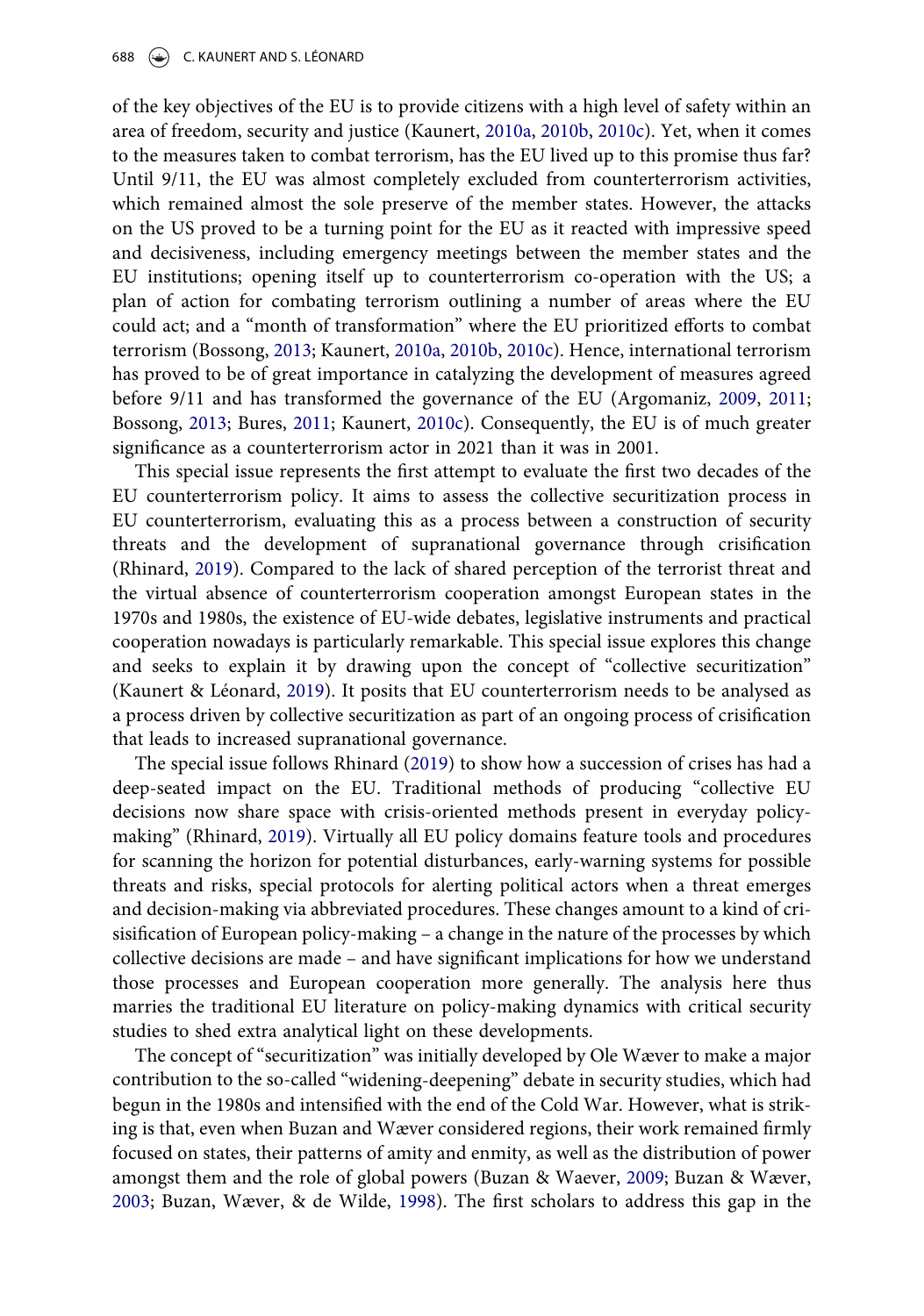literature were Haacke and Williams [\(2008](#page-7-12)). They coined the concept of "collective securitization", which they defined as

<span id="page-3-0"></span>securitization within a regional arrangement as involving one or more securitizing actors within that arrangement identifying a particular development or issue as an existential threat to a security referent, making relevant validity claims, and finding a receptive audience among other regional actors. (Haacke & Williams, [2008,](#page-7-12) p. 785)

<span id="page-3-3"></span><span id="page-3-2"></span>As highlighted by Sperling and Webber ([2016,](#page-7-13) p. 29), Haacke and Williams's approach "[assumed] that a state [would] initiate a securitising move that [would] then be generalised within a regional arrangement or organisation". They did not consider cases where a regional organization itself could initiate a securitizing move. In order to study this process of collective securitization, Sperling and Webber [\(2019](#page-7-14)) have outlined a sixstage model, which comprises (1) the status quo security discourse and policies; (2) a single precipitating event or a cascade of events; (3) the securitizing move; (4) the response of the audience; (5) the formulation and execution of policies to address the securitized threat; and (6) routinization and the emergence of a new status quo. As emphasized by Sperling and Webber, although it might be analytically possible to distinguish the securitizing move from the audience response, the two stages "are co-dependent through the process of recursive interaction".

In order to assess the extent to which the EU has entered into a phase of supranational governance in the area of counterterrorism, we need to assess the degree to which EU counterterrorism policies are now being governed supranationally. 9/11 provided the kind of major exogenous shock that was required for significant change in the EU polity. It was the worst event of modern international terrorism, as nearly 3,000 people were killed (Kaunert, [2010c](#page-7-5)). This, in turn, pushed forward cooperation in related fields, such as crime, policing and intelligence (Kaunert et al., [2012](#page-7-2)). In addition to a major exogenous shock like 9/11, the EU saw very significant instances of policy entrepreneurship, most notably by the European Commission, as well as the Council Secretariat. As argued by Kaunert ([2010c](#page-7-5)), EU institutional actors have played a crucial role in shaping the development of the AFSJ in particular ways. The European Commission and its ally, the Council Secretariat have acted in an alliance of supranational policy entrepreneurs in the area of counterterrorism, as evidenced notably by the cases of the European Arrest Warrant (Kaunert, [2007\)](#page-7-15) and the measures against the financing of terrorism (Kaunert, [2010c](#page-7-5)). Member states have often been pushing towards dealing with these new security threats, which have traditionally called for national solutions. European institutions, in particular the European Commission, have managed to channel this process towards developing a "European" – rather than a "national" – solution. As a result, supranational governance has been increased in the AFSJ.

<span id="page-3-1"></span>Despite the aforementioned unprecedented policy relevance and almost two decadelong history, the EU's counterterrorism policy has relatively recently received due attention in the academic community. This stands out in stark contrast to a sizeable body of literature devoted to national counterterrorism policies of the various EU Member States. The few available volumes on the topic of EU-level counterterrorism policy include a handful of post-9/11 volumes focused on specific aspects of EU counterterrorism efforts only. In January 2008, the Journal of Common Market Studies devoted a special issue to selected EU counterterrorism issues, primarily from the perspective of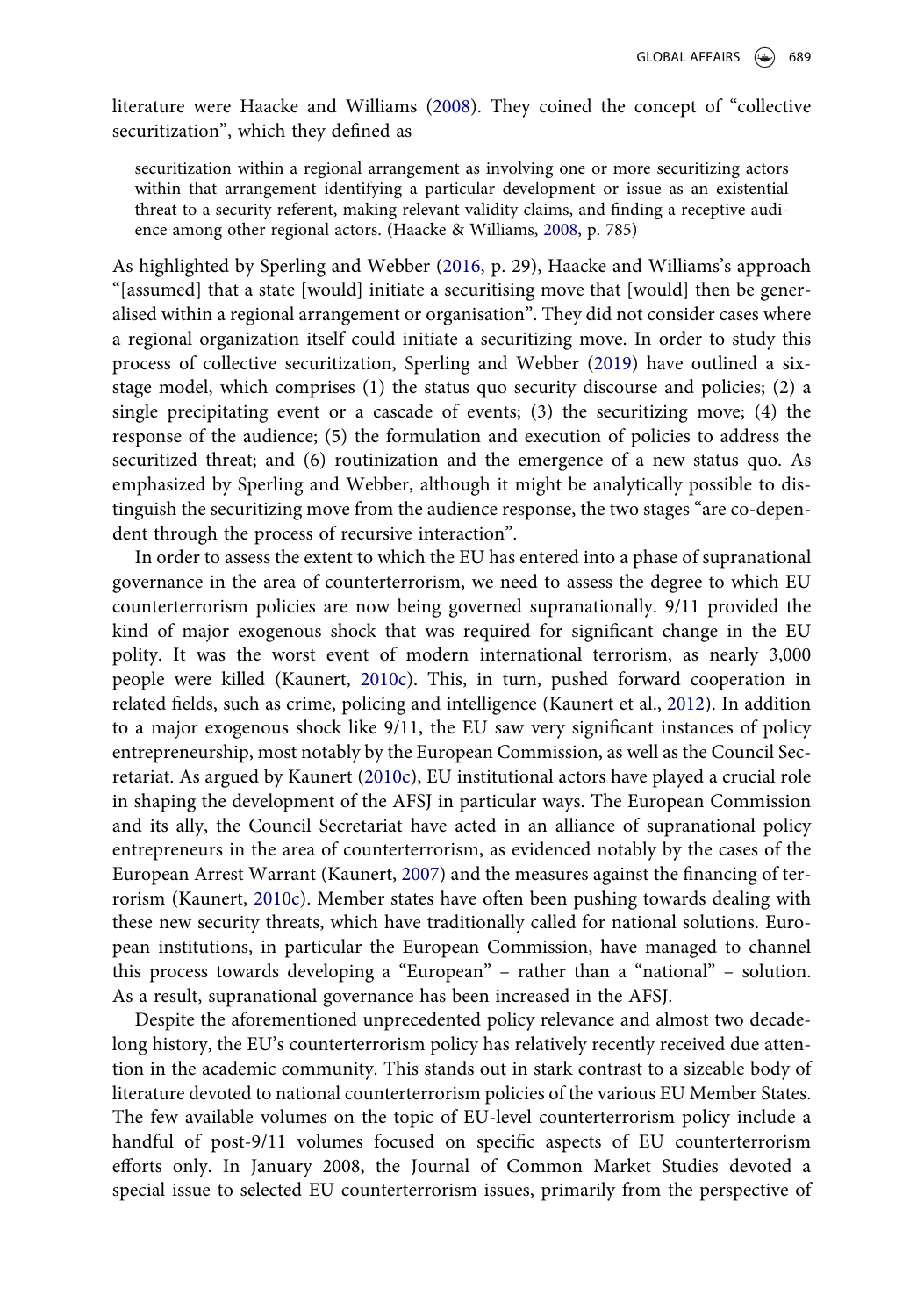<span id="page-4-0"></span>European Studies. Argomaniz, Bures and Kaunert published a special issue on the first decade of EU counterterrorism cooperation in Intelligence and National Security [\(2015](#page-6-2)).

This special issue is both extremely relevant and timely for readers outside the area of research for several reasons. First of all, EU counterterrorism is often argued to be at the forefront of the EU's response to new security threats, in particular international terrorism and irregular migration. The "EU acquis" on the AFSJ has grown significantly over the last years, which confirms the choice made by the member states to delegate new competences increasingly in this area. A majority of Union citizens, according to Eurobarometer (1997-2021) periodic surveys, increasingly feel that EU-level actions have an added value compared to those taken solely at the national level and two-thirds of citizens support EU-level actions in the fight against organized crime, irregular migration and terrorism. Only 18% consider that EU-level actions have had no extra benefit. Consequently, it is crucial and very timely to examine EU counterterrorism – exactly 20 years after the first significant measure were adopted in the wake of 9/11. Thus, the proposed special issue will generate significant policy-relevant findings, which will be of interest to policy-makers and academics. This topic is high on the EU political and policy-making agenda. Given the sustained interest of governments and academics in the development of this most dynamic policy area in the EU, this special issue will have an important impact on both academic and governmental debates.

#### Outline of articles

<span id="page-4-4"></span>Joerg Monar [\(Forthcoming](#page-7-16)) analyses the responses of states to terrorism and their dependency on the normally "unitary" threat perceptions of their respective governments. In the case of the EU he suggests, a "common" terrorist threat perception requires the integration of the different perceptions of 27 Member States with various EU institutional structures playing an important role. In his assessment, there continues to be wide variations in national terrorist threat assessments and – indeed – the different degrees of exposure to and historical experience with thisform of internal security threat. Nonetheless, he posits that the EU level of threat perception and response by EU Member States today are unique in the world for countries retaining full sovereignty in internal security matters.

<span id="page-4-1"></span>Oldrich Bures [\(Forthcoming\)](#page-7-17) examines the efforts to disrupt, deter and dismantle terrorist financing networks in the EU post-9/11. Using the EU's own goals from its action plans and counterterrorism strategies as the baseline criteria, his article examines how successful the EU has been in implementing the relevant aspects of various UN Security Council resolutions, the special recommendations of the Financial Action Task Force, and its own CTF measures since 9/11.

<span id="page-4-2"></span>Christian Kaunert, Briony Callander and Sarah Léonard [\(Forthcoming\)](#page-7-18) investigate the expansion of European Union cooperation on aviation security as part of collective securitization of terrorism in the EU. 9/11 provided the precipitating event which put terrorism and aviation security in the spotlight and, also, changed the collectively held understanding of the security threat posed by terrorism sufficiently to establish aviation security as a common policy framework rather than a national issue, as it was previously considered to be.

<span id="page-4-3"></span>Christian Kaunert and Alex MacKenzie [\(Forthcoming\)](#page-7-19) investigate whether the EU was an "absent friend" in external counterterrorism. The contribution of this article is in examining the two main regions of the "war on terror", namely, Afghanistan and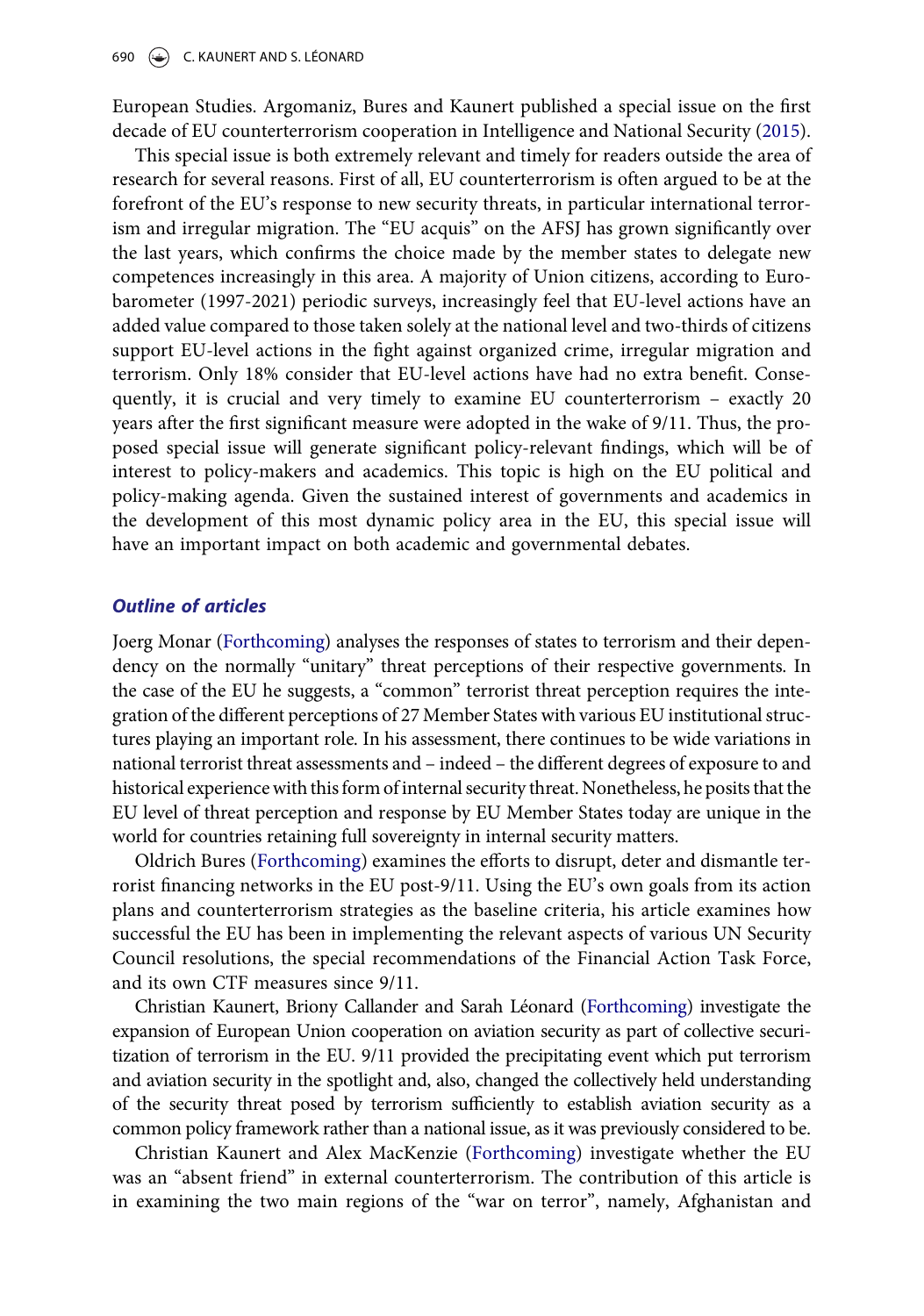Pakistan and the Middle East, and assessing the extent and trajectory of EU activity. Three arguments are made: (1) EU activity has occurred and grown due to terrorist attacks and external events; (2) the EU has developed tools of its own that have enhanced its abilities in external counterterrorism; and (3) despite this, there is no assurance of the longevity of the EU's commitment to combating terrorism.

<span id="page-5-3"></span>Ethem Ilbiz [\(Forthcoming\)](#page-7-20) examines the electoral cost of adopting EU-promoted norms for governments both struggling in counterterrorism and seeking EU integration, notably with the example of Turkey as an exceptional case. The core argument discussed in this article is that EU-promoted liberal norms have electoral costs for a candidate country.

<span id="page-5-1"></span>Christopher Baker-Beall and Gareth Mott ([Forthcoming](#page-6-3)) argues that the new CounterTerrorism Agenda for the EU is based on logics of anticipatory action. Building on research by Ben Anderson, three types of anticipatory action are identified: preparedness, precaution and preemption, which it is argued have been central to the development of EU counterterrorism policy.

<span id="page-5-6"></span>Alistair Shepherd [\(Forthcoming](#page-7-21)) examines the first two decades of EU counterterrorism policy as emblematic of the emergence of an internal-external security nexus, developed through the EU's collective securitization of terrorism as a transboundary threat that blurs the traditional divide between internal and external security requiring a multidimensional and transboundary EU counterterrorism policy.

<span id="page-5-0"></span>Christine Andreeva ([2021](#page-6-4)) analyses the aftermath of the critical juncture in EU CT brought by the attacks in Paris and Brussels (2015–2016) and its consequences for the development of EU CT information-sharing. Her article demonstrates the increased efficiency of cross-border and inter-agency coordination in CT intelligence and police work since 2015, due to improved institutional design and legislative framework, which were able to contribute increased added value to national CT efforts.

<span id="page-5-4"></span>Athina Sachoulidou [\(Forthcoming\)](#page-7-22) examines the rules proposed at EU level for crossborder access by law enforcement agencies to electronic information, by presenting the compromise proposal that the European Parliament's Committee on Civil Liberties voted in favour of in December 2020. It explores the origins of the e-evidence initiative as a whole by placing it in the context of the EU's cooperation on counterterrorism and digitalization strategy.

<span id="page-5-5"></span>Hans Schindler [\(Forthcoming\)](#page-7-23) explores two emerging challenges for combatting the financing of terrorism (CFT) within the EU that have not yet been adequately covered by common instruments: the emerging challenge to counter the financing of violent rightwing extremism and terrorism and the increasing misuse of new technologies, such as internet tools and cryptocurrencies for the financing of terrorism.

<span id="page-5-2"></span>Lars Berger [\(Forthcoming\)](#page-7-24) calls for a better understanding of how transnational securitization processes can mutually reinforce or contradict each other. In the case of counterterrorism, successful securitization can depend on the reactions of international actors and audiences. Yet, differences in political systems and political cultures can produce reactions among these actors and audiences, which run counter to the interests informing the initial securitizing move. In the case of relations between European and Arab countries, the overlap and tensions associated with different political calculi behind such transnational processes are particularly relevant in terms of the fallout which the securitization of terrorism and Islamism produces for political reform in the Arab world and Muslim communities in Europe.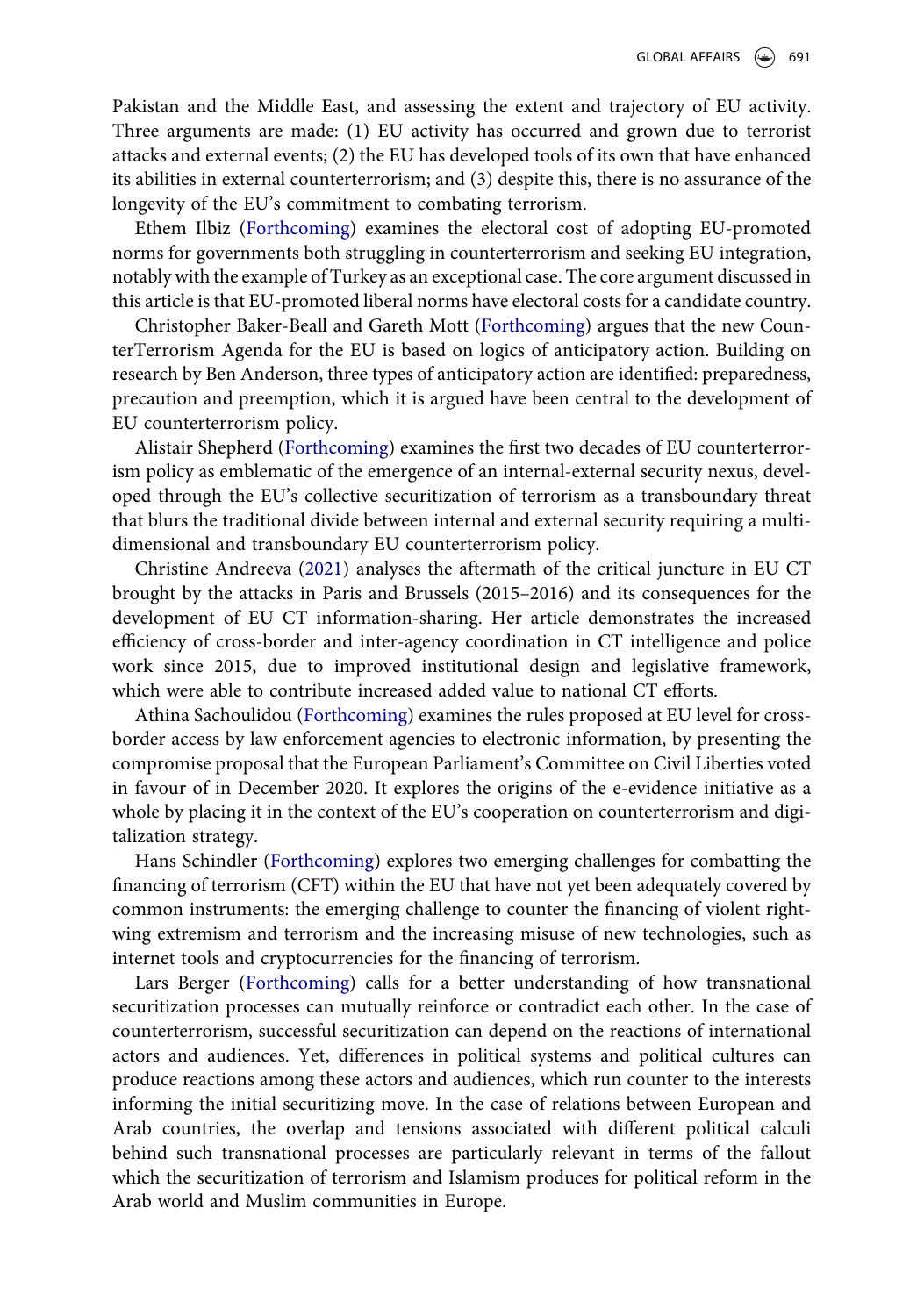### Acknowledgment

The authors gratefully acknowledge the support of the Erasmus+ Programme of the European Union (Jean Monnet Actions).

#### Disclosure statement

No potential conflict of interest was reported by the author(s).

#### Notes on contributors

Prof. Dr Christian Kaunert is Professor of International Security at Dublin City University. He is also Professor of Policing and Security, as well as Director of the International Centre for Policing and Security at the University of South Wales. Previously, he served as an Academic Director and Professor at the Institute for European Studies, Vrije Universiteit Brussel, a Professor of International Politics, Head of Discipline in Politics, and the Director of the European Institute for Security and Justice, a Jean Monnet Centre for Excellence, at the University of Dundee. He was previously Marie Curie Senior Research Fellow at the European University Institute Florence, and Senior Lecturer in EU Politics & International Relations, University of Salford. He is currently the Editor of the Journal of Contemporary European Studies, International Conflict and Cooperation and the Edward Elgar Book Series "European Security and Justice Critiques". Prof. Kaunert holds a PhD in International Politics & an MSc in European Politics from the University of Wales Aberystwyth, a BA (Hons) European Business from Dublin City University, ESB Reutlingen and a BA (Hons) Open University.

Prof. Sarah Léonard joined the University of the West of England as a Professor of International Security in July 2018. Sarah holds a PhD in International Politics from the University of Wales, Aberystwyth, a Master of Arts in Russian and Eurasian Studies from the University of Leeds, as well as an MA in European Studies and a BA in Politics (International Relations) from the Université Catholique de Louvain (Belgium). Prior to taking up her post at the University of the West of England, Sarah was a Lecturer in International Security at the University of Salford, a Marie Curie Research Fellow at Sciences Po Paris, a Senior Lecturer in Politics at the University of Dundee and an Associate Professor in International Affairs at Vesalius College, Vrije Universiteit Brussel (Belgium).

### **ORCID**

Sarah Léonard D [http://orcid.org/0000-0001-8511-3829](http://orcid.org/0000-0002-8929-0600)

### **References**

- <span id="page-6-4"></span>Andreeva, C. ([2021\)](#page-5-0). The Evolution of Information-sharing in EU Counter-terrorism Post-2015: A Paradigm Shift? Global Affairs. <https://doi.org/10.1080/23340460.2021.1983728>
- <span id="page-6-0"></span>Argomaniz, J. ([2009\)](#page-2-0). Post 9/11 institutionalisation of European Union counter-terrorism: Emergence, acceleration and inertia. European Security, 18(2), 151–172.
- <span id="page-6-1"></span>Argomaniz, J. [\(2011](#page-2-0)). Post-9/11 European Union counter-terrorism: Politics, polity and policies. London: Routledge.
- <span id="page-6-2"></span>Argomaniz, J., Bures, O., & Kaunert, C. ([2015\)](#page-4-0). A decade of EU counter-terrorism and intelligence: A critical assessment. Intelligence and National Security, 30(2–3), 191–206.
- <span id="page-6-3"></span>Baker-Beall, C., & Mott G. [\(Forthcoming](#page-5-1)). The new EU counter-terrorism Agenda: preemptive security through the anticipation of terrorist events. Global Affairs. [https://doi.org/10.1080/](https://doi.org/10.1080/23340460.2021.1995461) [23340460.2021.1995461](https://doi.org/10.1080/23340460.2021.1995461)